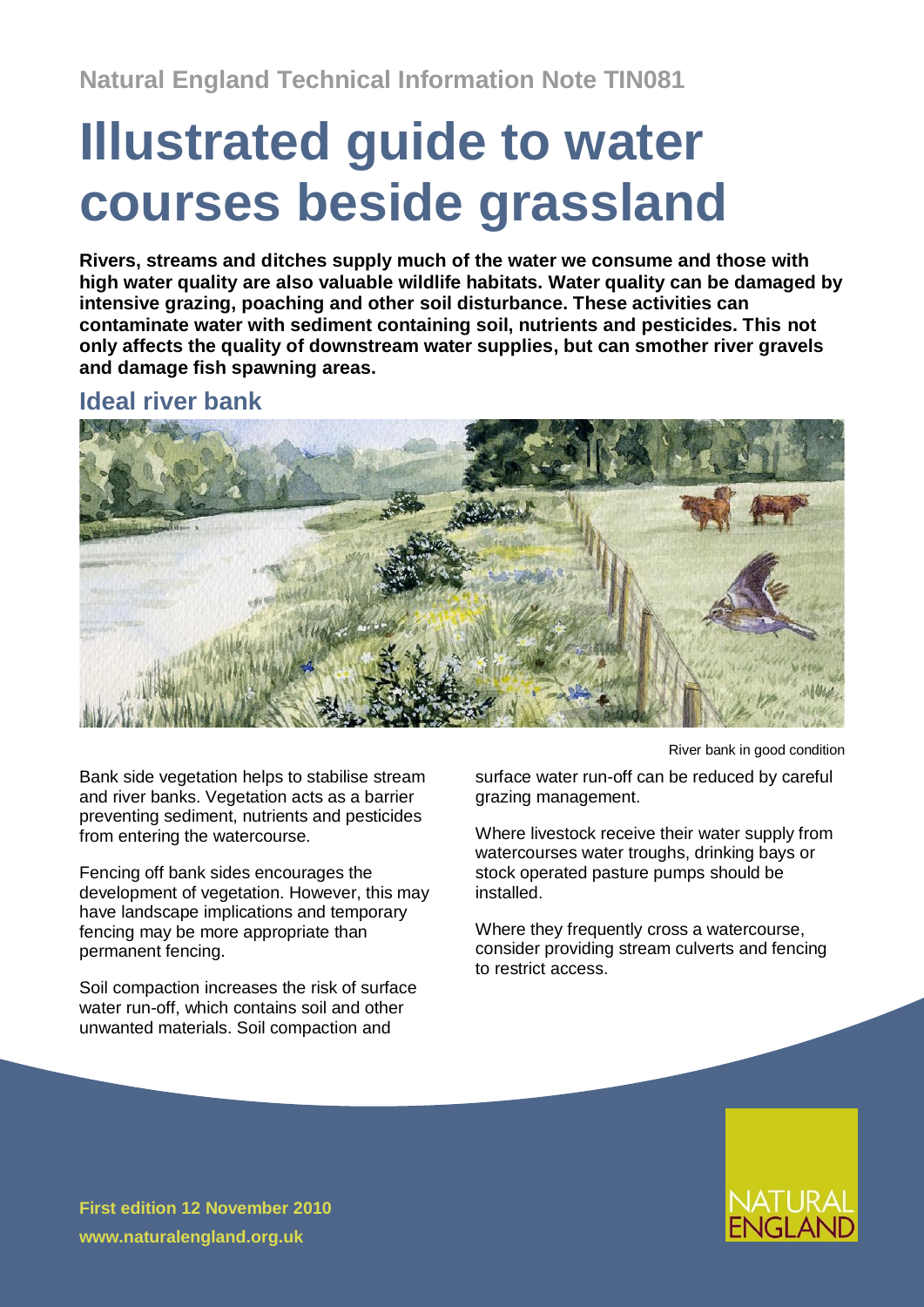# **Natural England Technical Information Note TIN081 Illustrated guide to protecting rivers, streams and ditches**

## **Avoid**



Keep livestock out of watercourses to reduce bacterial contamination.

Do not intensively graze adjacent to rivers and streams, particularly in the winter or during wet conditions.

Do not feed livestock near watercourses and move feeding sites regularly to reduce poaching.

Risk of contaminating river water

Do not locate manure heaps where there is a risk of run-off polluting water.

Streams may be on a smaller scale than rivers but the principles are the same and there may be greater opportunities for livestock to access, and contaminate, the water.



Threats to stream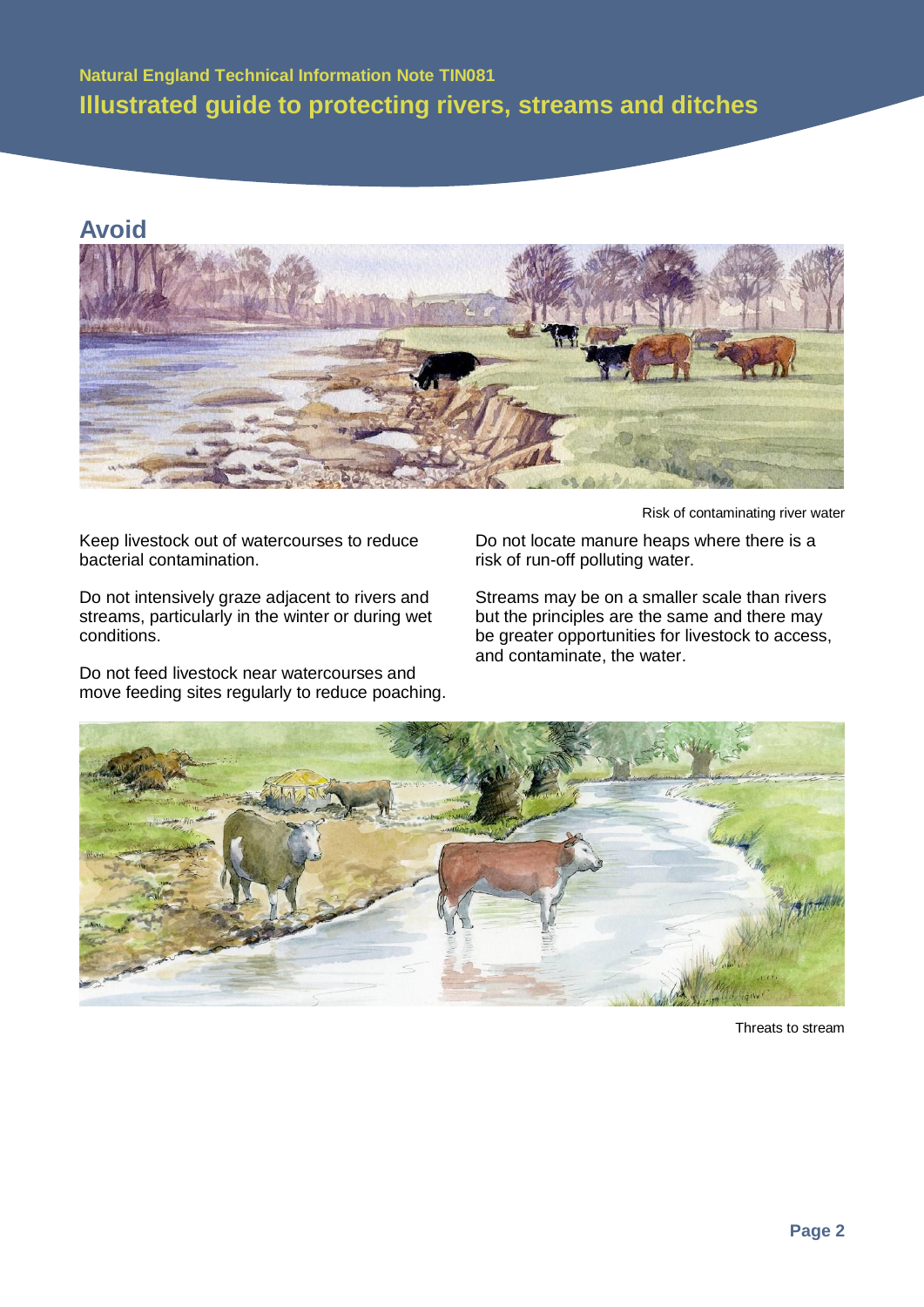# **Ditches**

Light grazing can be beneficial for ditches as it controls coarse grasses, helps maintain open water and creates trampled areas for plants and insects. However, like rivers and streams heavy grazing and poaching of margins should be avoided.

Ditches may get silted up and need to be managed. This should be done sympathetically. Do not leave all the ditches unmanaged and then carry out drastic management on them all at the same time.

Remove all cut vegetation from the bank side immediately after cutting to prevent pollution, but only remove spoil, roots and under-water vegetation after it has been left for a few hours on the top of the bank. This will allow invertebrates and amphibians to return to the water.

Do not use spoil to create ditch edge embankments or to infill wet hollows in fields.



**Ideal ditch profile**

Unless managing for a particular species with different requirements, such as water voles, aim to maintain or create a variable, shallow profile with gentle slopes or with submerged ledges.

Ideal ditch profile

Water Voles require some steep banks with uncut grass and tall herbs on the bank tops.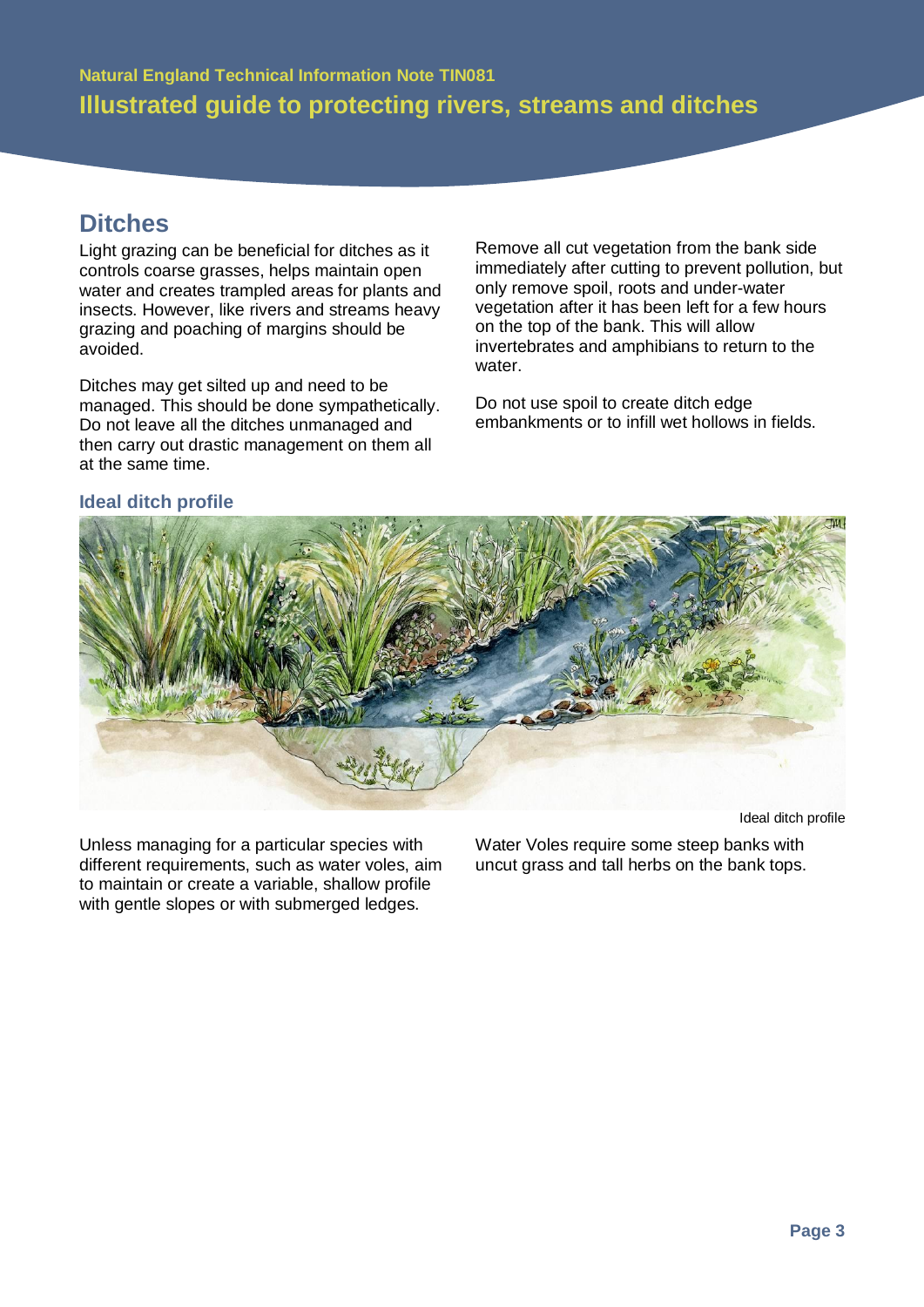## **Natural England Technical Information Note TIN081 Illustrated guide to protecting rivers, streams and ditches**

#### **Ideal management of ditch network**



Sympathetic management of the ditch network

#### **Avoid**



Avoid managing all the ditches at the same time and removing all the bank-side vegetation

#### **Notes**

Ditches should be cleaned out on rotation so that there are a range of conditions, from recently cleared, through well vegetated, to silted ditches.

Work from one bank only, leaving the plants on the other bank undisturbed. Retain channel features such as gravel beds and riffles.

Work in the autumn, after 1st October, to minimise disturbance to plants and animals.

Ditches are man-made features that were primarily created to drain farmland. Some were first dug in medieval times or earlier.

They can be an important part of the historic landscape and provide clues about how our ancestors used and altered their environment. When cleaning or restoring a ditch do not dig beyond its original shape as this can damage the historic interest. If you need to re-profile an old ditch then retain some existing silt over the whole profile.

## **Further information**

Natural England publications are available to download from the Natural England website at **[www.naturalengland.org.uk.](http://www.naturalengland.org.uk/)**